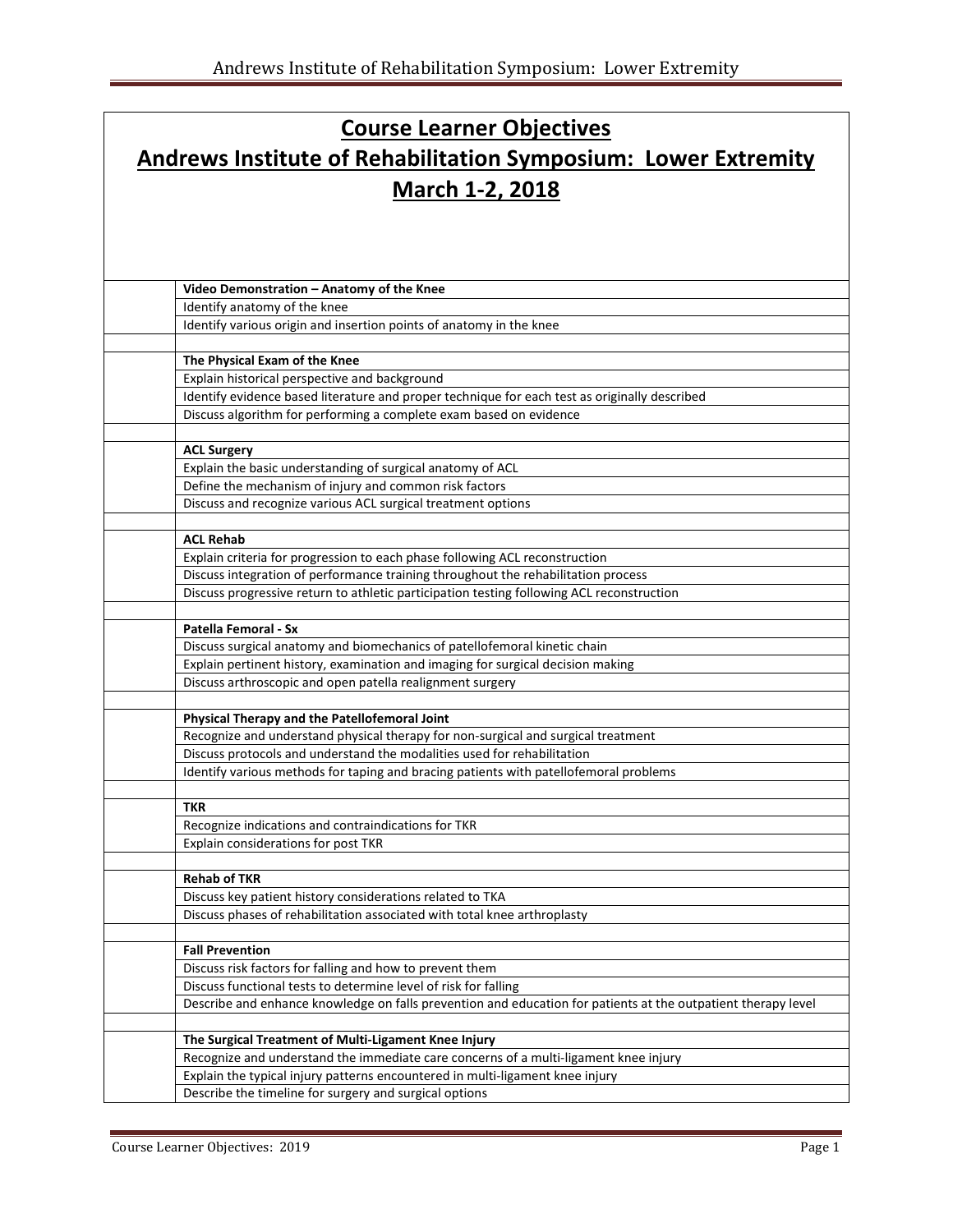| Meniscal Repair Versus Meniscectomy: When, Why, How?                                                                                                                                                                                                                                                                                                                                                                    |
|-------------------------------------------------------------------------------------------------------------------------------------------------------------------------------------------------------------------------------------------------------------------------------------------------------------------------------------------------------------------------------------------------------------------------|
| Define the surgical anatomy of the meniscus                                                                                                                                                                                                                                                                                                                                                                             |
| Recognize the difference between acute verse chronic meniscal injuries                                                                                                                                                                                                                                                                                                                                                  |
| Discuss the different expected outcomes for repair versus partial removal of meniscus                                                                                                                                                                                                                                                                                                                                   |
| Rehab of meniscus/multi ligament injuries                                                                                                                                                                                                                                                                                                                                                                               |
| Explain the mechanism of injury, anatomy, healing times, most limiting structure with healing, knee and associated<br>structure biomechanics, and precautions with complex knee injuries and post-surgical cases to optimize<br>rehabilitation.                                                                                                                                                                         |
| Describe the rehab concepts of treating complex cases while optimizing function, muscle strength, ROM, and<br>movement working with precautions and restrictions based on the injured structures.                                                                                                                                                                                                                       |
| Apply and integrate regional interdependence concepts in rehabilitation of complex injuries to maximize<br>rehabilitation outcomes                                                                                                                                                                                                                                                                                      |
| Summarize utilization and implementation of functional testing for appropriate for return to sport and/or<br>discharge from clinic care.                                                                                                                                                                                                                                                                                |
|                                                                                                                                                                                                                                                                                                                                                                                                                         |
| <b>BFR</b>                                                                                                                                                                                                                                                                                                                                                                                                              |
| Recognize and understand the principles of blood flow restriction therapy, precautions, and indications for use                                                                                                                                                                                                                                                                                                         |
| Describe the integration of blood flow restriction therapy in to the rehabilitation setting, its uses, benefits and<br>standard of care with the use of BFR                                                                                                                                                                                                                                                             |
| Discuss and review the outcomes of rehabilitation with the use of blood flow restriction                                                                                                                                                                                                                                                                                                                                |
| <b>Common Foot &amp; Ankle Injuries</b>                                                                                                                                                                                                                                                                                                                                                                                 |
| Recognize anatomy and biomechanics of the foot and ankle                                                                                                                                                                                                                                                                                                                                                                |
| Identify common injuries and the situations where these injuries are likely to occur                                                                                                                                                                                                                                                                                                                                    |
| Explain the changes in anatomy and biomechanics resulting from injury                                                                                                                                                                                                                                                                                                                                                   |
| Describe treatment options and outcomes of the foot and ankle                                                                                                                                                                                                                                                                                                                                                           |
| <b>Rehabilitation of the Foot &amp; Ankle</b>                                                                                                                                                                                                                                                                                                                                                                           |
|                                                                                                                                                                                                                                                                                                                                                                                                                         |
|                                                                                                                                                                                                                                                                                                                                                                                                                         |
| Discuss and review common foot and ankle pathologies                                                                                                                                                                                                                                                                                                                                                                    |
| Identify adjunct treatments of foot & ankle                                                                                                                                                                                                                                                                                                                                                                             |
| Recognize key treatment principles to address identified impairments<br>Discuss testing prior to discharge                                                                                                                                                                                                                                                                                                              |
|                                                                                                                                                                                                                                                                                                                                                                                                                         |
| <b>Orthobiologics/Regenerative Medicine Center</b>                                                                                                                                                                                                                                                                                                                                                                      |
| Explain standard operating procedures for use of regenerative medicine                                                                                                                                                                                                                                                                                                                                                  |
| Identify and introduce equipment, uses, procedures and effect on patients and how effects rehabilitation.                                                                                                                                                                                                                                                                                                               |
| Describe process for harvesting, storage, implementation, and application of biologics in RMC lab                                                                                                                                                                                                                                                                                                                       |
| Explain the physiology, anatomy, and role of stem cells, target tissues such as cartilage and other biologic                                                                                                                                                                                                                                                                                                            |
| regenerative treatment options including PRP and the physiology accompanied with treatment to orthopedic                                                                                                                                                                                                                                                                                                                |
| pathologies                                                                                                                                                                                                                                                                                                                                                                                                             |
| Describe the physiological processes of the use of biologics for regeneration of specific tissues and how to                                                                                                                                                                                                                                                                                                            |
| appropriately rehab those tissues while undergoing the biologic regenerative treatments.                                                                                                                                                                                                                                                                                                                                |
|                                                                                                                                                                                                                                                                                                                                                                                                                         |
|                                                                                                                                                                                                                                                                                                                                                                                                                         |
| from clinic care.                                                                                                                                                                                                                                                                                                                                                                                                       |
|                                                                                                                                                                                                                                                                                                                                                                                                                         |
| <b>Nutrition</b>                                                                                                                                                                                                                                                                                                                                                                                                        |
| Discuss the rehabilitation concepts with biologic intervention and the use of and individualized approach assessing<br>the entire body for optimal movement to improve longevity of the intervention and maximize patient satisfaction.<br>Explain the utilization and implementation functional testing for appropriate for return to sport and/or discharge<br>Describe the EXOS nutrition point of view and approach |
| Discuss and enhance your base level nutrition knowledge and ensure you are versed in the EXOS approach<br>Identify standard nutrition strategies to augment your patient's recovery                                                                                                                                                                                                                                     |